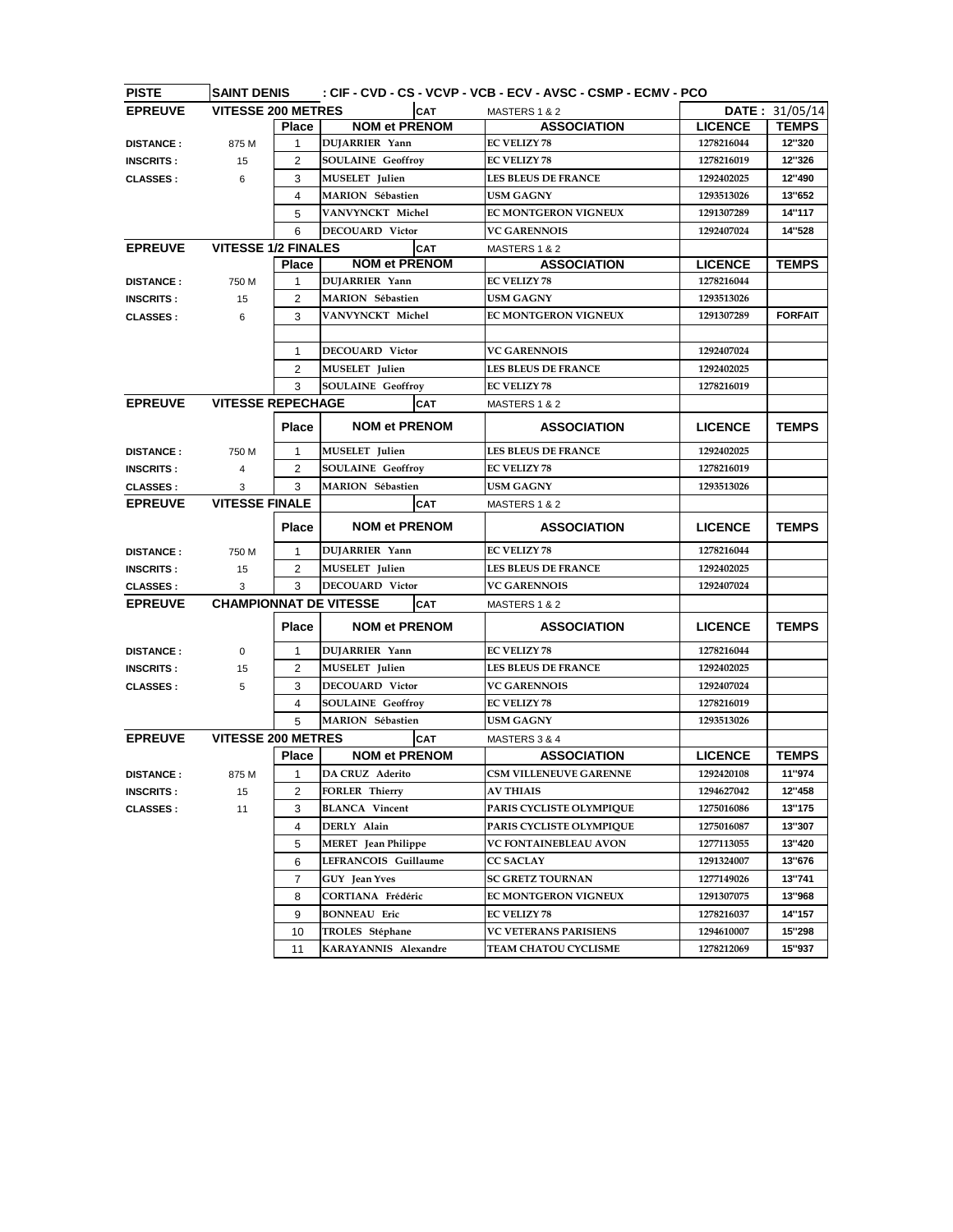| <b>EPREUVE</b>   |                               | <b>VITESSE 1/4 FINALES</b><br><b>CAT</b> |                            |            | MASTERS 3 & 4                 |                |                |
|------------------|-------------------------------|------------------------------------------|----------------------------|------------|-------------------------------|----------------|----------------|
|                  |                               | <b>Place</b>                             | <b>NOM et PRENOM</b>       |            | <b>ASSOCIATION</b>            | <b>LICENCE</b> | <b>TEMPS</b>   |
| <b>DISTANCE:</b> | 750 M                         | $\mathbf{1}$                             | DA CRUZ Aderito            |            | <b>CSM VILLENEUVE GARENNE</b> | 1292420108     |                |
| <b>INSCRITS:</b> | 15                            | $\overline{2}$                           | <b>CORTIANA Frédéric</b>   |            | EC MONTGERON VIGNEUX          | 1291307075     |                |
| <b>CLASSES:</b>  | 11                            |                                          |                            |            |                               |                |                |
|                  |                               | 1                                        | <b>FORLER Thierry</b>      |            | <b>AV THIAIS</b>              | 1294627042     |                |
|                  |                               | $\overline{2}$                           | <b>BONNEAU</b> Eric        |            | <b>EC VELIZY 78</b>           | 1278216037     |                |
|                  |                               | 3                                        | GUY Jean Yves              |            | <b>SC GRETZ TOURNAN</b>       | 1277149026     |                |
|                  |                               |                                          |                            |            |                               |                |                |
|                  |                               | 1                                        | <b>BLANCA</b> Vincent      |            | PARIS CYCLISTE OLYMPIQUE      | 1275016086     |                |
|                  |                               | 2                                        | LEFRANCOIS Guillaume       |            | <b>CC SACLAY</b>              | 1291324007     |                |
|                  |                               | 3                                        | TROLES Stéphane            |            | <b>VC VETERANS PARISIENS</b>  | 1294610007     |                |
|                  |                               |                                          |                            |            |                               |                |                |
|                  |                               | 1                                        | DERLY Alain                |            | PARIS CYCLISTE OLYMPIQUE      | 1275016087     |                |
|                  |                               | 2                                        | MERET Jean Philippe        |            | <b>VC FONTAINEBLEAU AVON</b>  | 1277113055     |                |
|                  |                               | 3                                        | KARAYANNIS Alexandre       |            | TEAM CHATOU CYCLISME          | 1278212069     |                |
| <b>EPREUVE</b>   | <b>VITESSE REPECHAGES 1/4</b> |                                          |                            | <b>CAT</b> | MASTERS 3 & 4                 |                |                |
|                  |                               | <b>Place</b>                             | <b>NOM et PRENOM</b>       |            | <b>ASSOCIATION</b>            | <b>LICENCE</b> | <b>TEMPS</b>   |
| <b>DISTANCE:</b> | 750 M                         | 1                                        | <b>MERET</b> Jean Philippe |            | <b>VC FONTAINEBLEAU AVON</b>  | 1277113055     |                |
| <b>INSCRITS:</b> | 15                            | 2                                        | TROLES Stéphane            |            | <b>VC VETERANS PARISIENS</b>  | 1294610007     |                |
| <b>CLASSES:</b>  | $\overline{7}$                | 3                                        | <b>CORTIANA Frédéric</b>   |            | <b>EC MONTGERON VIGNEUX</b>   | 1291307075     |                |
|                  |                               | 4                                        | <b>GUY</b> Jean Yves       |            | <b>SC GRETZ TOURNAN</b>       | 1277149026     |                |
|                  |                               |                                          |                            |            |                               |                |                |
|                  |                               | 1                                        | <b>BONNEAU</b> Eric        |            | <b>EC VELIZY 78</b>           | 1278216037     |                |
|                  |                               | $\overline{2}$                           | LEFRANCOIS Guillaume       |            | <b>CC SACLAY</b>              | 1291324007     |                |
|                  |                               | 3                                        | KARAYANNIS Alexandre       |            | TEAM CHATOU CYCLISME          | 1278212069     |                |
| <b>EPREUVE</b>   | <b>VITESSE 1/2 FINALES</b>    |                                          |                            | <b>CAT</b> | MASTERS 3 & 4                 |                |                |
|                  |                               | <b>Place</b>                             | <b>NOM et PRENOM</b>       |            | <b>ASSOCIATION</b>            | <b>LICENCE</b> | <b>TEMPS</b>   |
| <b>DISTANCE:</b> | 750 M                         | $\mathbf{1}$                             | DA CRUZ Aderito            |            | <b>CSM VILLENEUVE GARENNE</b> | 1292420108     |                |
| <b>INSCRITS:</b> | 15                            | 2                                        | DERLY Alain                |            | PARIS CYCLISTE OLYMPIQUE      | 1275016087     |                |
| <b>CLASSES:</b>  | 6                             | 3                                        | <b>BONNEAU</b> Eric        |            | <b>EC VELIZY 78</b>           | 1278216037     |                |
|                  |                               |                                          |                            |            |                               |                |                |
|                  |                               | $\mathbf{1}$                             | <b>FORLER Thierry</b>      |            | <b>AV THIAIS</b>              | 1294627042     |                |
|                  |                               | 2                                        | <b>BLANCA</b> Vincent      |            | PARIS CYCLISTE OLYMPIQUE      | 1275016086     |                |
|                  |                               | 3                                        | <b>MERET</b> Jean Philippe |            | <b>VC FONTAINEBLEAU AVON</b>  | 1277113055     |                |
| <b>EPREUVE</b>   | <b>VITESSE REPECHAGE</b>      |                                          |                            | <b>CAT</b> | MASTERS 3 & 4                 |                |                |
|                  |                               | <b>Place</b>                             | <b>NOM et PRENOM</b>       |            | <b>ASSOCIATION</b>            | <b>LICENCE</b> | <b>TEMPS</b>   |
| <b>DISTANCE:</b> | 750 M                         | 1                                        | DERLY Alain                |            | PARIS CYCLISTE OLYMPIQUE      | 1275016087     |                |
| <b>INSCRITS:</b> | 15                            | 2                                        | <b>MERET</b> Jean Philippe |            | <b>VC FONTAINEBLEAU AVON</b>  | 1277113055     |                |
| <b>CLASSES:</b>  | 4                             | 3                                        | <b>BLANCA</b> Vincent      |            | PARIS CYCLISTE OLYMPIQUE      | 1275016086     |                |
|                  |                               | 4                                        | <b>BONNEAU</b> Eric        |            | <b>EC VELIZY 78</b>           | 1278216037     | <b>FORFAIT</b> |
| <b>EPREUVE</b>   | <b>VITESSE FINALE</b>         |                                          |                            | <b>CAT</b> | MASTERS 3 & 4                 |                |                |
|                  |                               | <b>Place</b>                             | <b>NOM et PRENOM</b>       |            | <b>ASSOCIATION</b>            | <b>LICENCE</b> | <b>TEMPS</b>   |
| <b>DISTANCE:</b> | 875 M                         | 1                                        | DA CRUZ Aderito            |            | <b>CSM VILLENEUVE GARENNE</b> | 1292420108     |                |
| <b>INSCRITS:</b> | 15                            | $\overline{2}$                           | <b>FORLER Thierry</b>      |            | <b>AV THIAIS</b>              | 1294627042     |                |
| <b>CLASSES:</b>  | 3                             | 3                                        | DERLY Alain                |            | PARIS CYCLISTE OLYMPIQUE      | 1275016087     |                |
| <b>EPREUVE</b>   | <b>CHAMPIONNAT DE VITESSE</b> |                                          |                            | <b>CAT</b> | MASTERS 3 & 4                 |                |                |
|                  |                               | <b>Place</b>                             | <b>NOM et PRENOM</b>       |            | <b>ASSOCIATION</b>            | <b>LICENCE</b> | <b>TEMPS</b>   |
| <b>DISTANCE:</b> | 750 M                         | $\mathbf{1}$                             | DA CRUZ Aderito            |            | <b>CSM VILLENEUVE GARENNE</b> | 1292420108     |                |
| <b>INSCRITS:</b> | 15                            | $\overline{2}$                           | <b>FORLER Thierry</b>      |            | <b>AV THIAIS</b>              | 1294627042     |                |
| <b>CLASSES:</b>  | 11                            | 3                                        | DERLY Alain                |            | PARIS CYCLISTE OLYMPIQUE      | 1275016087     |                |
|                  |                               | 4                                        | <b>MERET</b> Jean Philippe |            | <b>VC FONTAINEBLEAU AVON</b>  | 1277113055     |                |
|                  |                               | 5                                        | <b>BLANCA</b> Vincent      |            | PARIS CYCLISTE OLYMPIQUE      | 1275016086     |                |
|                  |                               | 6                                        | <b>BONNEAU</b> Eric        |            | <b>EC VELIZY 78</b>           | 1278216037     |                |
|                  |                               | $\overline{7}$                           | TROLES Stéphane            |            | <b>VC VETERANS PARISIENS</b>  | 1294610007     |                |
|                  |                               | 8                                        | LEFRANCOIS Guillaume       |            | <b>CC SACLAY</b>              | 1291324007     |                |
|                  |                               | 9                                        | <b>CORTIANA Frédéric</b>   |            | <b>EC MONTGERON VIGNEUX</b>   | 1291307075     |                |
|                  |                               | 10                                       | KARAYANNIS Alexandre       |            | <b>TEAM CHATOU CYCLISME</b>   | 1278212069     |                |
|                  |                               | 11                                       | GUY Jean Yves              |            | <b>SC GRETZ TOURNAN</b>       | 1277149026     |                |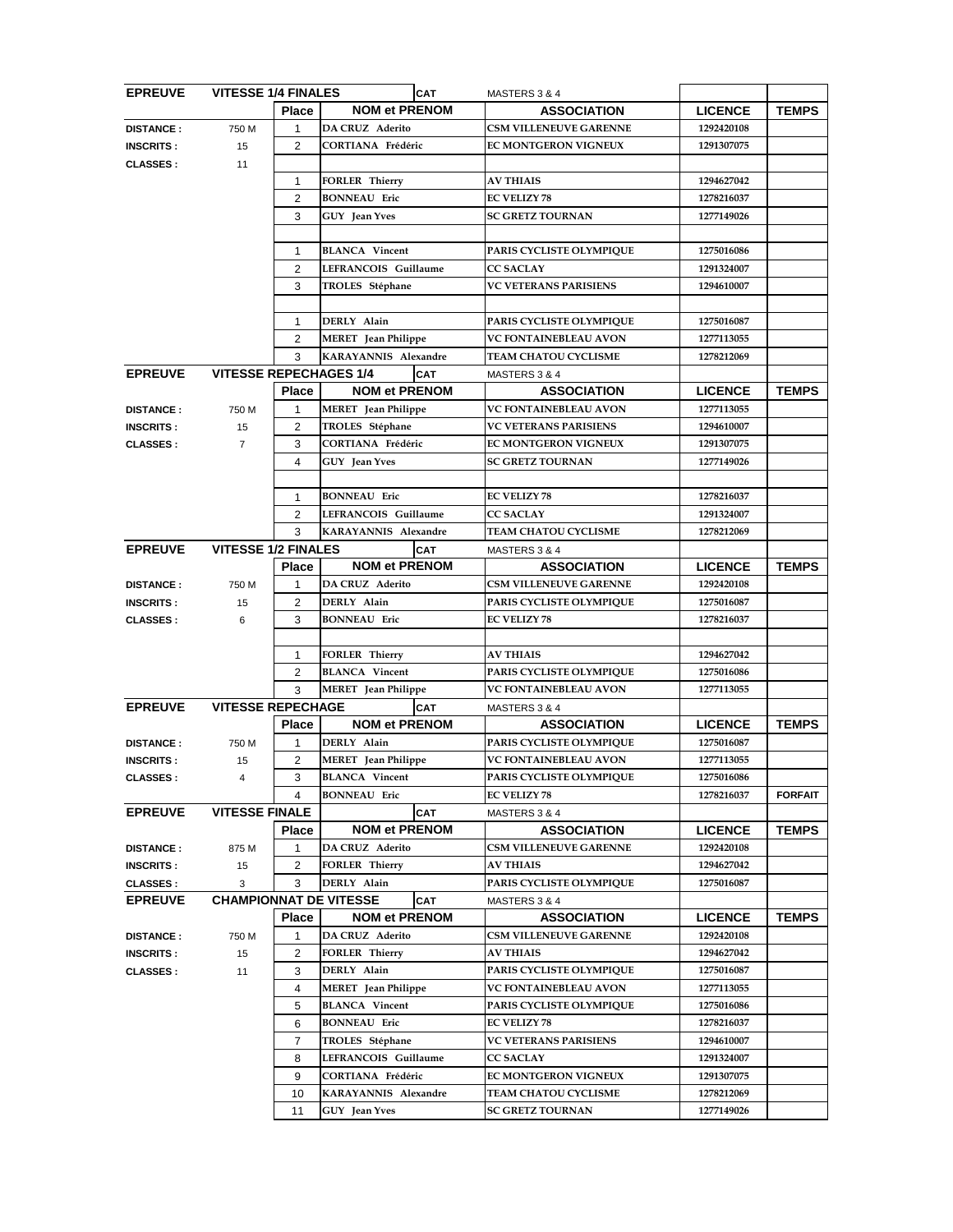| <b>EPREUVE</b>   | <b>VITESSE 200 METRES</b>     |                |                        | <b>CAT</b><br>MASTERS 5 & 6 |                                          |                |                |
|------------------|-------------------------------|----------------|------------------------|-----------------------------|------------------------------------------|----------------|----------------|
|                  |                               | <b>Place</b>   | <b>NOM et PRENOM</b>   |                             | <b>ASSOCIATION</b>                       | <b>LICENCE</b> | <b>TEMPS</b>   |
| <b>DISTANCE:</b> | 875 M                         | 1              | <b>VERNET</b> Philippe |                             | <b>US BOIS SAINT-DENIS</b>               | 1293532015     | 12"670         |
| <b>INSCRITS:</b> | 10                            | $\overline{2}$ | <b>LIGER</b> Laurent   |                             | <b>ES STAINS</b>                         | 1293533010     | 12"711         |
| <b>CLASSES:</b>  | 8                             | 3              | MANSIO Guy             |                             | <b>VC NEUILLY SUR SEINE</b>              | 1292434008     | 12"753         |
|                  |                               | 4              | <b>BARREAU Michel</b>  |                             | <b>EC VELIZY 78</b>                      | 1278216002     | 13"064         |
|                  |                               | 5              | <b>LANGLOIS Didier</b> |                             | <b>LES BLEUS DE FRANCE</b>               | 1292402019     | 13"743         |
|                  |                               | 6              | SIOUL Dominique        |                             | <b>US CRETEIL</b>                        | 1294604287     | 14"119         |
|                  |                               | $\overline{7}$ | DIVO François          |                             | <b>USM GAGNY</b>                         | 1293513147     | 14"461         |
|                  |                               | 8              | PARISOT Jean Pierre    |                             | <b>AC POMMEUSE BOISSY</b>                | 1277130039     | 15"161         |
| <b>EPREUVE</b>   | <b>VITESSE 1/4 FINALES</b>    |                |                        | <b>CAT</b>                  | MASTERS 5 & 6                            |                |                |
|                  |                               | <b>Place</b>   | <b>NOM et PRENOM</b>   |                             | <b>ASSOCIATION</b>                       | <b>LICENCE</b> | <b>TEMPS</b>   |
|                  |                               |                |                        |                             | <b>US BOIS SAINT-DENIS</b>               |                |                |
| <b>DISTANCE:</b> | 750 M                         | 1              | <b>VERNET Philippe</b> |                             |                                          | 1293532015     |                |
| <b>INSCRITS:</b> | 10                            | $\overline{2}$ | SIOUL Dominique        |                             | <b>US CRETEIL</b>                        | 1294604287     |                |
| <b>CLASSES:</b>  | 8                             |                |                        |                             |                                          |                |                |
|                  |                               | $\mathbf{1}$   | <b>LIGER</b> Laurent   |                             | <b>ES STAINS</b>                         | 1293533010     |                |
|                  |                               | $\overline{2}$ | DIVO François          |                             | <b>USM GAGNY</b>                         | 1293513147     |                |
|                  |                               | 3              | <b>LANGLOIS Didier</b> |                             | <b>LES BLEUS DE FRANCE</b>               | 1292402019     |                |
|                  |                               |                |                        |                             |                                          |                |                |
|                  |                               | $\mathbf{1}$   | <b>MANSIO</b> Guy      |                             | <b>VC NEUILLY SUR SEINE</b>              | 1292434008     |                |
|                  |                               | $\overline{2}$ | <b>BARREAU Michel</b>  |                             | <b>EC VELIZY 78</b>                      | 1278216002     |                |
|                  |                               | 3              | PARISOT Jean Pierre    |                             | <b>AC POMMEUSE BOISSY</b>                | 1277130039     |                |
| <b>EPREUVE</b>   | <b>VITESSE REPECHAGES 1/4</b> |                |                        | <b>CAT</b>                  | MASTERS 5 & 6                            |                |                |
|                  |                               | <b>Place</b>   | <b>NOM et PRENOM</b>   |                             | <b>ASSOCIATION</b>                       | <b>LICENCE</b> | <b>TEMPS</b>   |
| <b>DISTANCE:</b> | 750 M                         | 1              | SIOUL Dominique        |                             | <b>US CRETEIL</b>                        | 1294604287     |                |
| <b>INSCRITS:</b> | 10                            | 2              | PARISOT Jean Pierre    |                             | <b>AC POMMEUSE BOISSY</b>                | 1277130039     |                |
| <b>CLASSES:</b>  | 5                             | 3              | LANGLOIS Didier        |                             | <b>LES BLEUS DE FRANCE</b>               | 1292402019     | <b>FORFAIT</b> |
|                  |                               | 4              |                        |                             |                                          |                |                |
|                  |                               | 5              | <b>BARREAU Michel</b>  |                             | <b>EC VELIZY 78</b>                      | 1278216002     |                |
|                  |                               | 6              | DIVO François          |                             | <b>USM GAGNY</b>                         | 1293513147     |                |
| <b>EPREUVE</b>   | <b>FINALE DE CLASSEMENT</b>   |                |                        | <b>CAT</b>                  | MASTERS 5 & 6                            |                |                |
|                  |                               |                | Place NOM et PRENOM    |                             | <b>ASSOCIATION</b>                       | <b>LICENCE</b> | <b>TEMPS</b>   |
|                  |                               |                |                        |                             |                                          |                |                |
| <b>DISTANCE:</b> | 750 M                         | $\mathbf{1}$   | <b>BARREAU Michel</b>  |                             | <b>EC VELIZY 78</b><br><b>US CRETEIL</b> | 1278216002     |                |
| <b>INSCRITS:</b> | 2                             | $\overline{2}$ | SIOUL Dominique        |                             |                                          | 1294604287     |                |
| <b>CLASSES:</b>  | $\overline{2}$                | 3              |                        |                             |                                          |                |                |
| <b>EPREUVE</b>   | <b>VITESSE 1/2 FINALES</b>    |                |                        | <b>CAT</b>                  | MASTERS 5 & 6                            |                |                |
|                  |                               | <b>Place</b>   | <b>NOM et PRENOM</b>   |                             | <b>ASSOCIATION</b>                       | <b>LICENCE</b> | <b>TEMPS</b>   |
| <b>DISTANCE:</b> | 750 M                         | 1              | <b>VERNET</b> Philippe |                             | <b>US BOIS SAINT-DENIS</b>               | 1293532015     |                |
| <b>INSCRITS:</b> | 10                            | 2              | <b>BARREAU Michel</b>  |                             | <b>EC VELIZY 78</b>                      | 1278216002     |                |
| <b>CLASSES:</b>  | 4                             |                |                        |                             |                                          |                |                |
|                  |                               | 1              | <b>LIGER</b> Laurent   |                             | <b>ES STAINS</b>                         | 1293533010     |                |
|                  |                               | $\overline{2}$ | MANSIO Guy             |                             | <b>VC NEUILLY SUR SEINE</b>              | 1292434008     |                |
| <b>EPREUVE</b>   | <b>VITESSE FINALE</b>         |                |                        | <b>CAT</b>                  | MASTERS 5 & 6                            |                |                |
|                  |                               | <b>Place</b>   | <b>NOM et PRENOM</b>   |                             | <b>ASSOCIATION</b>                       | <b>LICENCE</b> | <b>TEMPS</b>   |
| <b>DISTANCE:</b> | 750 M                         | 1              | <b>VERNET</b> Philippe |                             | <b>US BOIS SAINT-DENIS</b>               | 1293532015     |                |
| <b>INSCRITS:</b> | 10                            | $\overline{2}$ | <b>LIGER</b> Laurent   |                             | <b>ES STAINS</b>                         | 1293533010     |                |
| <b>CLASSES:</b>  | 4                             |                |                        |                             |                                          |                |                |
|                  |                               | 3              | <b>MANSIO</b> Guy      |                             | <b>VC NEUILLY SUR SEINE</b>              | 1292434008     |                |
|                  |                               | 4              | <b>BARREAU Michel</b>  |                             | <b>EC VELIZY 78</b>                      | 1278216002     |                |
| <b>EPREUVE</b>   | <b>CHAMPIONNAT DE VITESSE</b> |                |                        | <b>CAT</b>                  | MASTERS 5 & 6                            |                |                |
|                  |                               | <b>Place</b>   | <b>NOM et PRENOM</b>   |                             | <b>ASSOCIATION</b>                       | <b>LICENCE</b> | <b>TEMPS</b>   |
| <b>DISTANCE:</b> | 0                             | 1              | <b>VERNET Philippe</b> |                             | <b>US BOIS SAINT-DENIS</b>               | 1293532015     |                |
|                  |                               |                | <b>LIGER</b> Laurent   |                             | <b>ES STAINS</b>                         | 1293533010     |                |
| <b>INSCRITS:</b> | 10                            | 2              |                        |                             |                                          |                |                |
| <b>CLASSES:</b>  | 8                             | 3              | MANSIO Guy             |                             | <b>VC NEUILLY SUR SEINE</b>              | 1292434008     |                |
|                  |                               | 4              | <b>BARREAU Michel</b>  |                             | <b>EC VELIZY 78</b>                      | 1278216002     |                |
|                  |                               | 5              | SIOUL Dominique        |                             | <b>US CRETEIL</b>                        | 1294604287     |                |
|                  |                               | 6              | PARISOT Jean Pierre    |                             | <b>AC POMMEUSE BOISSY</b>                | 1277130039     |                |
|                  |                               | $\overline{7}$ | DIVO François          |                             | <b>USM GAGNY</b>                         | 1293513147     |                |
|                  |                               | 8              | <b>LANGLOIS Didier</b> |                             | <b>LES BLEUS DE FRANCE</b>               | 1292402019     | <b>FORFAIT</b> |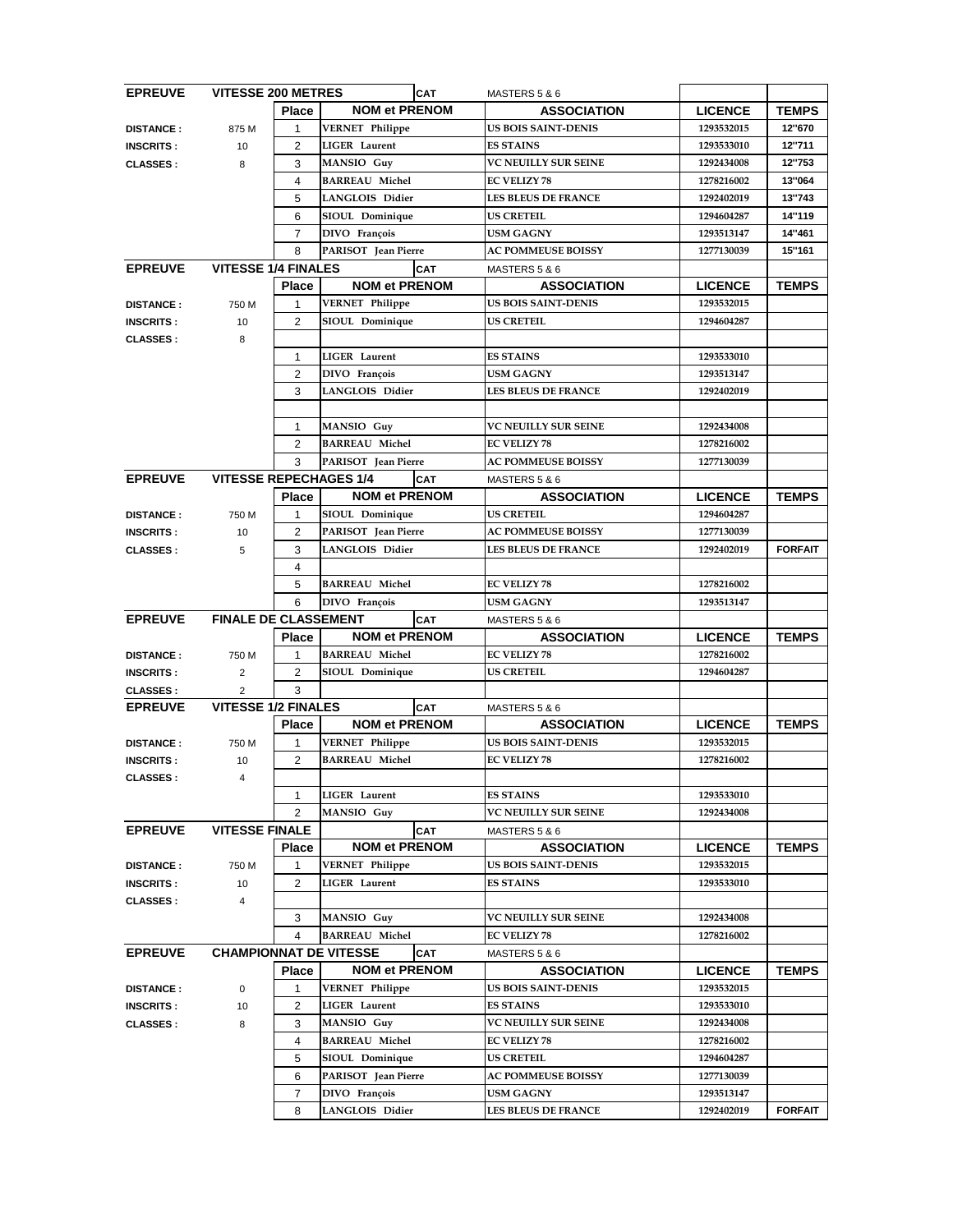| <b>EPREUVE</b>   | <b>VITESSE 200 METRES</b>     |                |                          | <b>CAT</b> |                                   | $\overline{O}$ |                |              |
|------------------|-------------------------------|----------------|--------------------------|------------|-----------------------------------|----------------|----------------|--------------|
|                  |                               | <b>Place</b>   | <b>NOM et PRENOM</b>     |            | <b>ASSOCIATION</b>                |                | <b>LICENCE</b> | <b>TEMPS</b> |
| <b>DISTANCE:</b> | 875 M                         | $\mathbf{1}$   | MUSELET Christian        |            | <b>COURBEVOIE SPORTS CYCLISME</b> |                | 1292415009     | 13"561       |
| <b>INSCRITS:</b> | 10                            | $\overline{2}$ | RICHEFORT Jean-Michel    |            | <b>EC VELIZY 78</b>               |                | 1278216023     | 13"774       |
| <b>CLASSES:</b>  | 4                             | 3              | <b>GRIGNON René</b>      |            | <b>CSM VILLENEUVE GARENNE</b>     |                | 1292420128     | 14"009       |
|                  |                               | 4              | ELOY Michel              |            | <b>VC BROU</b>                    |                | 1277140033     | 15"623       |
| <b>EPREUVE</b>   | <b>VITESSE 1/2 FINALES</b>    |                |                          | <b>CAT</b> |                                   | $\Omega$       |                |              |
|                  |                               | <b>Place</b>   | <b>NOM et PRENOM</b>     |            | <b>ASSOCIATION</b>                |                | <b>LICENCE</b> | <b>TEMPS</b> |
| <b>DISTANCE:</b> | 750 M                         | 1              | <b>MUSELET</b> Christian |            | <b>COURBEVOIE SPORTS CYCLISME</b> |                | 1292415009     |              |
| <b>INSCRITS:</b> | 10                            | $\overline{2}$ | <b>ELOY Michel</b>       |            | <b>VC BROU</b>                    |                | 1277140033     |              |
| <b>CLASSES:</b>  | 4                             |                |                          |            |                                   |                |                |              |
|                  |                               |                | <b>GRIGNON René</b>      |            | <b>CSM VILLENEUVE GARENNE</b>     |                | 1292420128     |              |
|                  |                               | 1              |                          |            |                                   |                |                |              |
|                  |                               | $\overline{2}$ | RICHEFORT Jean-Michel    |            | <b>EC VELIZY 78</b>               |                | 1278216023     |              |
| <b>EPREUVE</b>   | <b>VITESSE REPECHAGE</b>      |                |                          | <b>CAT</b> |                                   | $\overline{0}$ |                |              |
|                  |                               | <b>Place</b>   | <b>NOM et PRENOM</b>     |            | <b>ASSOCIATION</b>                |                | <b>LICENCE</b> | <b>TEMPS</b> |
| <b>DISTANCE:</b> | 750 M                         | $\mathbf{1}$   | RICHEFORT Jean-Michel    |            | <b>EC VELIZY 78</b>               |                | 1278216023     |              |
| <b>INSCRITS:</b> | 10                            | 2              | <b>ELOY Michel</b>       |            | <b>VC BROU</b>                    |                | 1277140033     |              |
| <b>CLASSES:</b>  | 2                             |                |                          |            |                                   |                |                |              |
| <b>EPREUVE</b>   | <b>VITESSE FINALE</b>         |                |                          | <b>CAT</b> |                                   | $\overline{0}$ |                |              |
|                  |                               | <b>Place</b>   | <b>NOM et PRENOM</b>     |            | <b>ASSOCIATION</b>                |                | <b>LICENCE</b> | <b>TEMPS</b> |
| <b>DISTANCE:</b> | 750 M                         | $\mathbf{1}$   | MUSELET Christian        |            | <b>COURBEVOIE SPORTS CYCLISME</b> |                | 1292415009     |              |
| <b>INSCRITS:</b> | 10                            | $\overline{2}$ | RICHEFORT Jean-Michel    |            | <b>EC VELIZY 78</b>               |                | 1278216023     |              |
| <b>CLASSES:</b>  | 3                             | 3              | <b>GRIGNON René</b>      |            | <b>CSM VILLENEUVE GARENNE</b>     |                | 1292420128     |              |
| <b>EPREUVE</b>   | <b>CHAMPIONNAT DE VITESSE</b> |                |                          | CAT        |                                   | $\mathbf 0$    |                |              |
|                  |                               | <b>Place</b>   | <b>NOM et PRENOM</b>     |            | <b>ASSOCIATION</b>                |                | <b>LICENCE</b> | <b>TEMPS</b> |
| <b>DISTANCE:</b> | 750 M                         | 1              | MUSELET Christian        |            | <b>COURBEVOIE SPORTS CYCLISME</b> |                | 1292415009     |              |
|                  |                               |                |                          |            | <b>EC VELIZY 78</b>               |                |                |              |
| <b>INSCRITS:</b> | 10                            | $\overline{2}$ | RICHEFORT Jean-Michel    |            |                                   |                | 1278216023     |              |
| <b>CLASSES:</b>  | 4                             | 3              | <b>GRIGNON René</b>      |            | <b>CSM VILLENEUVE GARENNE</b>     |                | 1292420128     |              |
|                  |                               | 4              | <b>ELOY Michel</b>       |            | <b>VC BROU</b>                    |                | 1277140033     |              |
| <b>EPREUVE</b>   | <b>VITESSE 200 METRES</b>     |                |                          | <b>CAT</b> |                                   | $\overline{0}$ |                |              |
|                  |                               | <b>Place</b>   | <b>NOM et PRENOM</b>     |            | <b>ASSOCIATION</b>                |                | <b>LICENCE</b> | <b>TEMPS</b> |
| <b>DISTANCE:</b> | 875 M                         | $\sim$ 1       | DOROTHEE Jean            |            | <b>VC VETERANS PARISIENS</b>      |                | 1294610002     | 15"165       |
| <b>INSCRITS:</b> | $\overline{7}$                | 2              | <b>LANGLOIS Roger</b>    |            | <b>CSM CLAMART</b>                |                | 1292411035     | 15"918       |
| <b>CLASSES:</b>  | 5                             | 3              | PELLE Raymond            |            | <b>VC VETERANS PARISIENS</b>      |                | 1294610029     | 16"155       |
|                  |                               | 4              | NICOLOSI Joseph          |            | <b>VC BROU</b>                    |                | 1277140023     | 16"374       |
|                  |                               | 5              | JANCENE Bernard          |            | <b>VC GARENNOIS</b>               |                | 1292407016     | 22"431       |
| <b>EPREUVE</b>   | <b>VITESSE 1/2 FINALES</b>    |                |                          | <b>CAT</b> |                                   | 0              |                |              |
|                  |                               | <b>Place</b>   | <b>NOM et PRENOM</b>     |            | <b>ASSOCIATION</b>                |                | <b>LICENCE</b> | <b>TEMPS</b> |
| <b>DISTANCE:</b> | 750 M                         | 1              | DOROTHEE Jean            |            | <b>VC VETERANS PARISIENS</b>      |                | 1294610002     |              |
| <b>INSCRITS:</b> | $\overline{7}$                | $\overline{2}$ | NICOLOSI Joseph          |            | <b>VC BROU</b>                    |                | 1277140023     |              |
| <b>CLASSES:</b>  | 5                             |                |                          |            |                                   |                |                |              |
|                  |                               | 1              | <b>LANGLOIS Roger</b>    |            | <b>CSM CLAMART</b>                |                | 1292411035     |              |
|                  |                               | 2              | PELLE Raymond            |            | <b>VC VETERANS PARISIENS</b>      |                | 1294610029     |              |
|                  |                               | 3              |                          |            | <b>VC GARENNOIS</b>               |                |                |              |
|                  |                               |                | JANCENE Bernard          |            |                                   |                | 1292407016     |              |
| <b>EPREUVE</b>   | <b>VITESSE REPECHAGE</b>      |                |                          | <b>CAT</b> |                                   | 0              |                |              |
|                  |                               | <b>Place</b>   | <b>NOM et PRENOM</b>     |            | <b>ASSOCIATION</b>                |                | <b>LICENCE</b> | <b>TEMPS</b> |
| <b>DISTANCE:</b> | 750 M                         | 1              | NICOLOSI Joseph          |            | <b>VC BROU</b>                    |                | 1277140023     |              |
| <b>INSCRITS:</b> | $\overline{7}$                | $\overline{2}$ | PELLE Raymond            |            | <b>VC VETERANS PARISIENS</b>      |                | 1294610029     |              |
| <b>CLASSES:</b>  | 3                             | 3              | JANCENE Bernard          |            | <b>VC GARENNOIS</b>               |                | 1292407016     |              |
| <b>EPREUVE</b>   | <b>VITESSE FINALE</b>         |                |                          | <b>CAT</b> |                                   | 0              |                |              |
|                  |                               | <b>Place</b>   | <b>NOM et PRENOM</b>     |            | <b>ASSOCIATION</b>                |                | <b>LICENCE</b> | <b>TEMPS</b> |
| <b>DISTANCE:</b> | 750 M                         | $\mathbf{1}$   | DOROTHEE Jean            |            | <b>VC VETERANS PARISIENS</b>      |                | 1294610002     |              |
| <b>INSCRITS:</b> | $\overline{7}$                | 2              | NICOLOSI Joseph          |            | <b>VC BROU</b>                    |                | 1277140023     |              |
| <b>CLASSES:</b>  | 3                             | 3              | <b>LANGLOIS Roger</b>    |            | <b>CSM CLAMART</b>                |                | 1292411035     |              |
| <b>EPREUVE</b>   | <b>CHAMPIONNAT DE VITESSE</b> |                |                          | <b>CAT</b> |                                   | $\overline{0}$ |                |              |
|                  |                               | <b>Place</b>   | <b>NOM et PRENOM</b>     |            | <b>ASSOCIATION</b>                |                | <b>LICENCE</b> | <b>TEMPS</b> |
| <b>DISTANCE:</b> | $\Omega$                      | 1              | DOROTHEE Jean            |            | <b>VC VETERANS PARISIENS</b>      |                | 1294610002     |              |
| <b>INSCRITS:</b> | 7                             | $\overline{2}$ | NICOLOSI Joseph          |            | <b>VC BROU</b>                    |                | 1277140023     |              |
| <b>CLASSES:</b>  | 5                             | 3              | LANGLOIS Roger           |            | <b>CSM CLAMART</b>                |                | 1292411035     |              |
|                  |                               | 4              | PELLE Raymond            |            | <b>VC VETERANS PARISIENS</b>      |                | 1294610029     |              |
|                  |                               | 5              | JANCENE Bernard          |            | <b>VC GARENNOIS</b>               |                | 1292407016     |              |
|                  |                               |                |                          |            |                                   |                |                |              |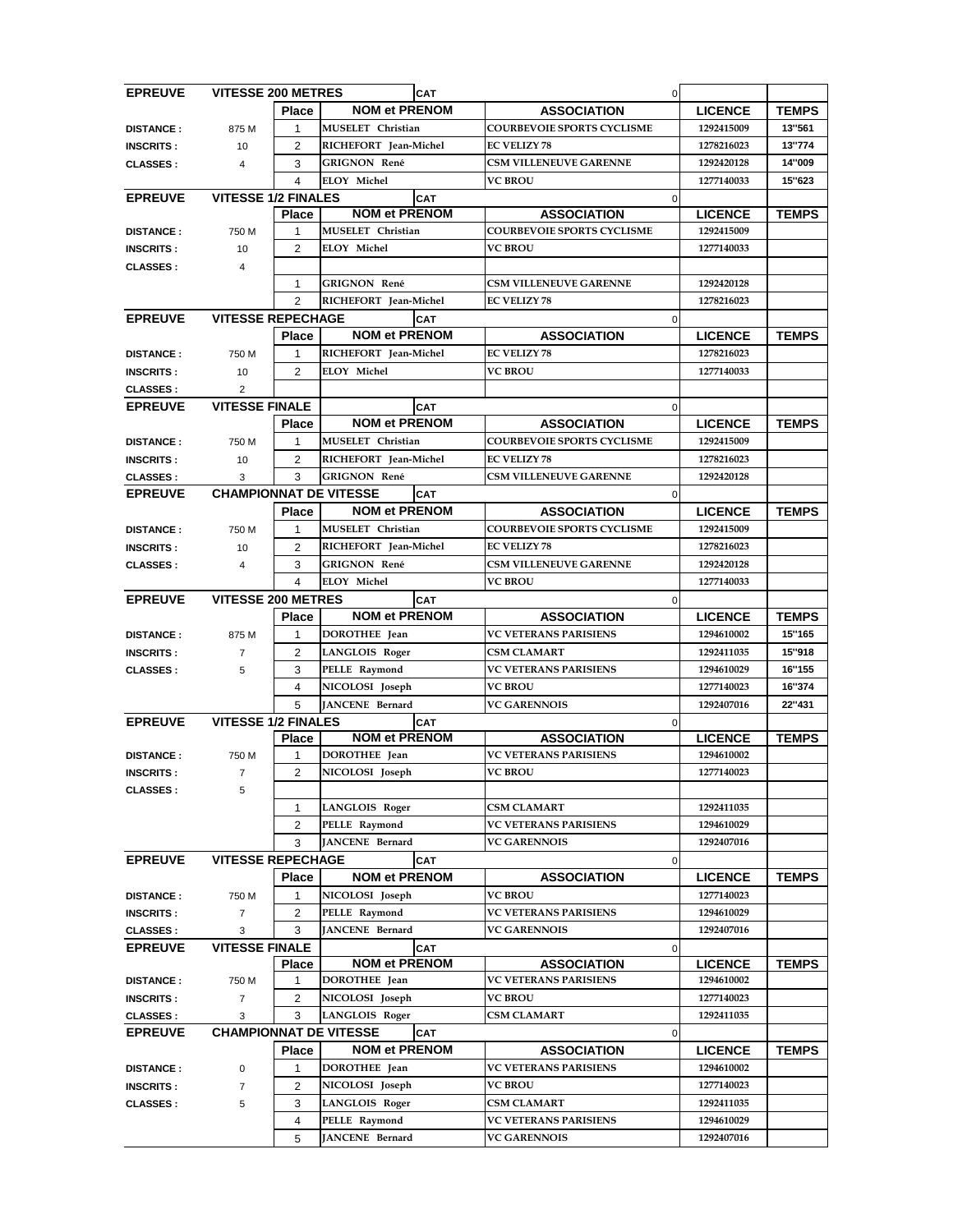| <b>PISTE</b>     | : CIF - CVD - CS - VCVP - VCB - ECV - AVSC - CSMP - ECMV - PCO<br><b>SAINT DENIS</b> |                |                               |            |                                   |  |                |                  |
|------------------|--------------------------------------------------------------------------------------|----------------|-------------------------------|------------|-----------------------------------|--|----------------|------------------|
| <b>EPREUVE</b>   | <b>CHAMPIONNAT KILOMETRE</b>                                                         |                |                               | <b>CAT</b> | MASTERS 1 & 2                     |  |                | DATE: $31/05/14$ |
|                  |                                                                                      | <b>Place</b>   | <b>NOM et PRENOM</b>          |            | <b>ASSOCIATION</b>                |  | <b>LICENCE</b> | <b>TEMPS</b>     |
| <b>DISTANCE:</b> | 1 KM                                                                                 | $\mathbf{1}$   | <b>SOULAINE Geoffroy</b>      |            | <b>EC VELIZY 78</b>               |  | 1278216019     | 1'14"228         |
| <b>INSCRITS:</b> | 15                                                                                   | 2              | DUJARRIER Yann                |            | <b>EC VELIZY 78</b>               |  | 1278216044     | 1'15"430         |
| <b>CLASSES:</b>  | 4                                                                                    | 3              | <b>MARION Sébastien</b>       |            | <b>USM GAGNY</b>                  |  | 1293513026     | 1'16"376         |
|                  |                                                                                      | 4              | <b>DECOUARD</b> Victor        |            | <b>VC GARENNOIS</b>               |  | 1292407024     | 1'17"490         |
| <b>EPREUVE</b>   |                                                                                      |                | <b>CHAMPIONNAT 750 METRES</b> | <b>CAT</b> | MASTERS 3 & 4                     |  |                |                  |
|                  |                                                                                      | <b>Place</b>   | <b>NOM et PRENOM</b>          |            | <b>ASSOCIATION</b>                |  | <b>LICENCE</b> | <b>TEMPS</b>     |
| <b>DISTANCE:</b> | 750 M                                                                                | 1              | <b>DA CRUZ Aderito</b>        |            | <b>CSM VILLENEUVE GARENNE</b>     |  | 1292420108     | 55"121           |
| <b>INSCRITS:</b> | 15                                                                                   | 2              | FRETTE Yann                   |            | EC MONTGERON VIGNEUX              |  | 1291307007     | 55'958           |
| <b>CLASSES:</b>  | 13                                                                                   | 3              | <b>BLANCA</b> Vincent         |            | PARIS CYCLISTE OLYMPIQUE          |  | 1275016086     | 56"010           |
|                  |                                                                                      | 4              | <b>MERET</b> Jean Philippe    |            | <b>VC FONTAINEBLEAU AVON</b>      |  | 1277113055     | 57"600           |
|                  |                                                                                      | 5              | <b>FORLER Thierry</b>         |            | <b>AV THIAIS</b>                  |  | 1294627042     | 58"836           |
|                  |                                                                                      | 6              | <b>BONNEAU</b> Eric           |            | <b>EC VELIZY 78</b>               |  | 1278216037     | 59"785           |
|                  |                                                                                      | $\overline{7}$ | CORTIANA Frédéric             |            | EC MONTGERON VIGNEUX              |  | 1291307075     | 1'00"031         |
|                  |                                                                                      | 8              | <b>LAUR</b> Christophe        |            | <b>VC ETAMPES</b>                 |  | 1291311181     | 1'00"146         |
|                  |                                                                                      | 9              | LEFRANCOIS Guillaume          |            | <b>CC SACLAY</b>                  |  | 1291324007     | 1'00"296         |
|                  |                                                                                      | 10             | FARDEAU Frédéric              |            | EC MONTGERON VIGNEUX              |  | 1291307207     | 1'01"086         |
|                  |                                                                                      | 11             | GUY Jean Yves                 |            | <b>SC GRETZ TOURNAN</b>           |  | 1277149026     | 1'01"383         |
|                  |                                                                                      | 12             | TROLES Stéphane               |            | <b>VC VETERANS PARISIENS</b>      |  | 1294610007     | 1'03"613         |
|                  |                                                                                      | 13             | KARAYANNIS Alexandre          |            | TEAM CHATOU CYCLISME              |  | 1278212069     | 1'06"581         |
| <b>EPREUVE</b>   |                                                                                      |                | <b>CHAMPIONNAT 500 METRES</b> | <b>CAT</b> | MASTERS 5 & 6                     |  |                |                  |
|                  |                                                                                      | <b>Place</b>   | <b>NOM et PRENOM</b>          |            | <b>ASSOCIATION</b>                |  | <b>LICENCE</b> | <b>TEMPS</b>     |
| <b>DISTANCE:</b> | 500 M                                                                                | $\mathbf{1}$   | <b>VERNET Philippe</b>        |            | <b>US BOIS SAINT-DENIS</b>        |  | 1293532015     | 36"926           |
| <b>INSCRITS:</b> | 10                                                                                   | $\overline{2}$ | <b>LIGER</b> Laurent          |            | <b>ES STAINS</b>                  |  | 1293533010     | 37"509           |
| <b>CLASSES:</b>  | 9                                                                                    | 3              | <b>MANSIO</b> Guy             |            | VC NEUILLY SUR SEINE              |  | 1292434008     | 38"289           |
|                  |                                                                                      | 4              | SIOUL Dominique               |            | <b>US CRETEIL</b>                 |  | 1294604287     | 38"334           |
|                  |                                                                                      | 5              | LANGLOIS Didier               |            | <b>LES BLEUS DE FRANCE</b>        |  | 1292402019     | 39"069           |
|                  |                                                                                      | 6              | <b>BARREAU Michel</b>         |            | <b>EC VELIZY 78</b>               |  | 1278216002     | 40"461           |
|                  |                                                                                      | $\overline{7}$ | <b>BILLE</b> Christian        |            | <b>VC VETERANS PARISIENS</b>      |  | 1294610068     | 41'073           |
|                  |                                                                                      | 8              | DIVO François                 |            | <b>USM GAGNY</b>                  |  | 1293513147     | 42"275           |
|                  |                                                                                      | 9              | PARISOT Jean Pierre           |            | <b>AC POMMEUSE BOISSY</b>         |  | 1277130039     | 47"331           |
| <b>EPREUVE</b>   |                                                                                      |                | <b>CHAMPIONNAT 500 METRES</b> | <b>CAT</b> | MASTERS 7 & 8                     |  |                |                  |
|                  |                                                                                      | <b>Place</b>   | <b>NOM et PRENOM</b>          |            | <b>ASSOCIATION</b>                |  | <b>LICENCE</b> | <b>TEMPS</b>     |
| <b>DISTANCE:</b> | 500 M                                                                                | 1              | MUSELET Christian             |            | <b>COURBEVOIE SPORTS CYCLISME</b> |  | 1292415009     | 40"184           |
| <b>INSCRITS:</b> | 10                                                                                   | 2              | <b>COLLET</b> Jean Michel     |            | <b>VC VETERANS PARISIENS</b>      |  | 1294610074     | 40"732           |
| <b>CLASSES:</b>  | $\overline{7}$                                                                       | 3              | <b>GRIGNON René</b>           |            | <b>CSM VILLENEUVE GARENNE</b>     |  | 1292420128     | 41"112           |
|                  |                                                                                      | 4              | <b>SAMSON Patrick</b>         |            | <b>CSM CLAMART</b>                |  | 1292411154     | 41"153           |
|                  |                                                                                      | 5              | RICHEFORT Jean-Michel         |            | <b>EC VELIZY 78</b>               |  | 1278216023     | 42"278           |
|                  |                                                                                      | 6              | MAGLIETTA Erico               |            | <b>AC VAL D'OISE</b>              |  | 1295710140     | 45"501           |
|                  |                                                                                      | $\overline{7}$ | <b>MERIADEC Albert</b>        |            | <b>CSM CLAMART</b>                |  | 1292411051     | 47"507           |
| <b>EPREUVE</b>   |                                                                                      |                | <b>CHAMPIONNAT 500 METRES</b> | <b>CAT</b> | MASTERS 9                         |  |                |                  |
|                  |                                                                                      | <b>Place</b>   | <b>NOM et PRENOM</b>          |            | <b>ASSOCIATION</b>                |  | <b>LICENCE</b> | <b>TEMPS</b>     |
| <b>DISTANCE:</b> | 500 M                                                                                | 1              | LANGLOIS Roger                |            | <b>CSM CLAMART</b>                |  | 1292411035     | 46"031           |
| <b>INSCRITS:</b> | 7                                                                                    | 2              | DOROTHEE Jean                 |            | <b>VC VETERANS PARISIENS</b>      |  | 1294610002     | 46"981           |
| <b>CLASSES:</b>  | 6                                                                                    | 3              | PELLE Raymond                 |            | <b>VC VETERANS PARISIENS</b>      |  | 1294610029     | 47"936           |
|                  |                                                                                      | 4              | <b>DIVERS</b> Daniel          |            | EC VELIZY 78                      |  | 1278216004     | 48"335           |
|                  |                                                                                      | 5              | NICOLOSI Joseph               |            | <b>VC BROU</b>                    |  | 1277140023     | 49"907           |
|                  |                                                                                      | 6              | JANCENE Bernard               |            | <b>VC GARENNOIS</b>               |  | 1292407016     | 1'01"777         |
|                  |                                                                                      |                |                               |            |                                   |  |                |                  |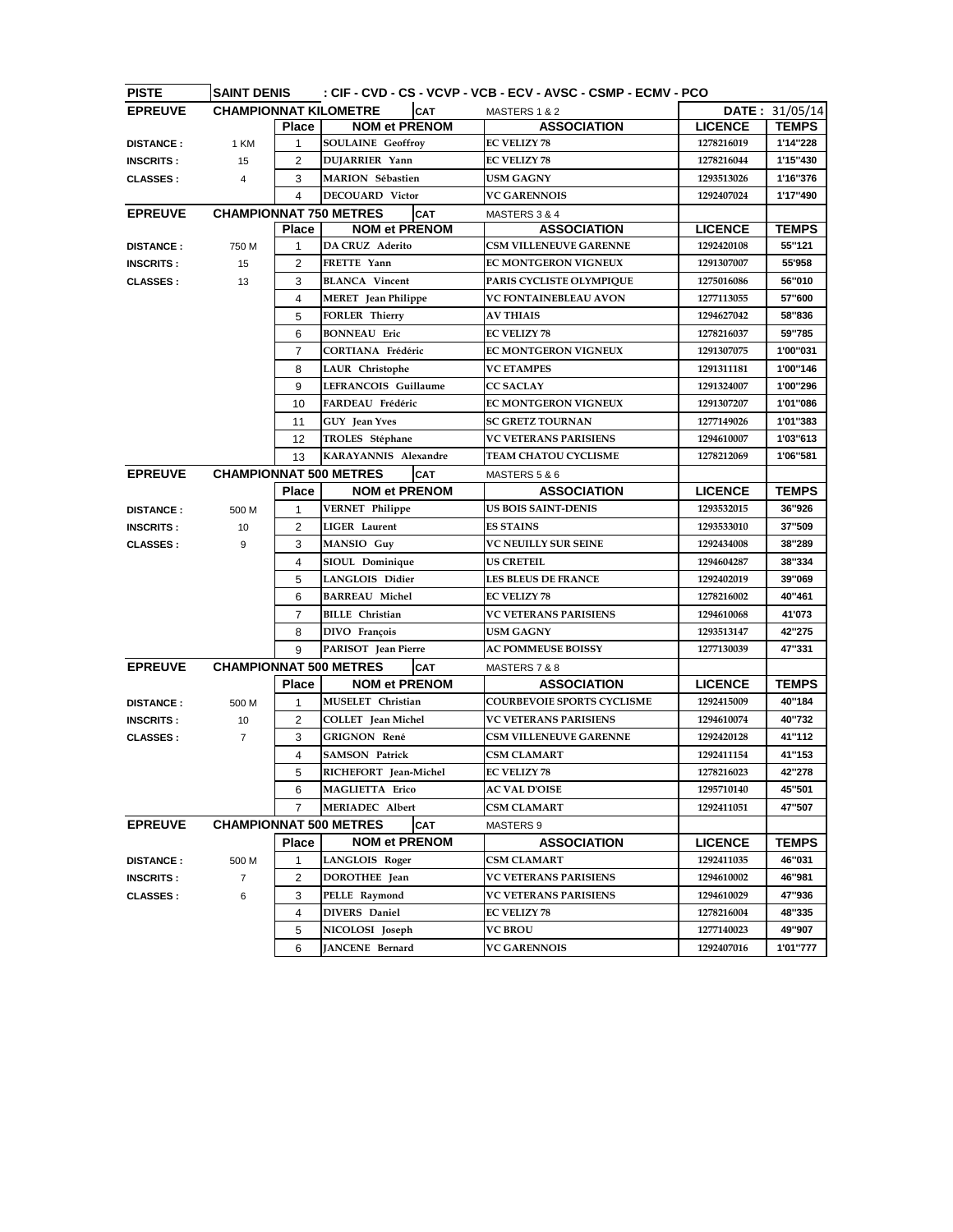| <b>EPREUVE</b>   |                |                |                                             |                                   |                |                |
|------------------|----------------|----------------|---------------------------------------------|-----------------------------------|----------------|----------------|
|                  |                | <b>Place</b>   | <b>NOM et PRENOM</b>                        | <b>ASSOCIATION</b>                | <b>LICENCE</b> | <b>TEMPS</b>   |
| <b>DISTANCE:</b> | 3 KM           | $\mathbf{1}$   | <b>MARION</b> Sébastien                     | <b>USM GAGNY</b>                  | 1293513026     | 3'51"700       |
| <b>INSCRITS:</b> | 15             | 2              | <b>DERQUENNE Olivier</b>                    | EC MONTGERON VIGNEUX              | 1291307194     | 3'52"866       |
| <b>CLASSES:</b>  | 9              | 3              | <b>MUSELET</b> Julien                       | <b>LES BLEUS DE FRANCE</b>        | 1292402025     | 3'53"387       |
|                  |                | 4              | <b>DECOUARD Victor</b>                      | <b>VC GARENNOIS</b>               | 1292407024     | 3'59"041       |
|                  |                | 5              | PREVOST Renald                              | PARIS CYCLISTE OLYMPIQUE          | 1275016217     | 4'04"418       |
|                  |                | 6              | <b>DUPIN Sébastien</b>                      | <b>CSM CLAMART</b>                | 1292411056     | 4'05"396       |
|                  |                | $\overline{7}$ | <b>GILLAIN Francis</b>                      | PARIS CYCLISTE OLYMPIQUE          | 1275016045     | 4'06"125       |
|                  |                | 8              | <b>SOULAINE</b> Geoffroy                    | <b>EC VELIZY 78</b>               | 1278216019     | 4'07"067       |
|                  |                | 9              | PEUVRIER Olivier                            | <b>EC VELIZY 78</b>               | 1278216015     | 4'17"467       |
| <b>EPREUVE</b>   |                |                | <b>CHAMPIONNATS POURSUITE</b><br><b>CAT</b> | MASTERS 3 & 4                     |                |                |
|                  |                | <b>Place</b>   | <b>NOM et PRENOM</b>                        | <b>ASSOCIATION</b>                | <b>LICENCE</b> | <b>TEMPS</b>   |
| <b>DISTANCE:</b> | 3 KM           | 1              | FRETTE Yann                                 | EC MONTGERON VIGNEUX              | 1291307007     | 3'56"452       |
| <b>INSCRITS:</b> | 15             | 2              | <b>MERET</b> Jean Philippe                  | <b>VC FONTAINEBLEAU AVON</b>      | 1277113055     | 3'58"421       |
| <b>CLASSES:</b>  | 12             | 3              | <b>BONNEAU</b> Eric                         | <b>EC VELIZY 78</b>               | 1278216037     | 4'00"388       |
|                  |                | 4              | <b>FORLER Thierry</b>                       | <b>AV THIAIS</b>                  | 1294627042     | 4'04"410       |
|                  |                | 5              | LAUR Christophe                             | <b>VC ETAMPES</b>                 | 1291311181     | 4'06"277       |
|                  |                | 6              | <b>CORTIANA Frédéric</b>                    | <b>EC MONTGERON VIGNEUX</b>       | 1291307075     | 4'15"397       |
|                  |                | $\overline{7}$ | DA CRUZ Aderito                             | <b>CSM VILLENEUVE GARENNE</b>     | 1292420108     | 4'18"443       |
|                  |                | 8              | <b>GUY</b> Jean Yves                        | <b>SC GRETZ TOURNAN</b>           | 1277149026     | 4'21"094       |
|                  |                | 9              | FARDEAU Frédéric                            | EC MONTGERON VIGNEUX              | 1291307207     | 4'22"597       |
|                  |                | 10             | <b>MATHIS Olivier</b>                       | A. C. B. B.                       | 1292408162     | 4'28"224       |
|                  |                | 11             | TROLES Stéphane                             | <b>VC VETERANS PARISIENS</b>      | 1294610007     | 4'46"087       |
|                  |                | 12             | KARAYANNIS Alexandre                        | <b>TEAM CHATOU CYCLISME</b>       | 1278212069     | 4'47"120       |
| <b>EPREUVE</b>   |                |                | <b>CHAMPIONNATS POURSUITE</b><br><b>CAT</b> | MASTERS 5 & 6                     |                |                |
|                  |                | <b>Place</b>   | <b>NOM et PRENOM</b>                        | <b>ASSOCIATION</b>                | <b>LICENCE</b> | <b>TEMPS</b>   |
| <b>DISTANCE:</b> | 2 KM           | 1              | LANGLOIS Didier                             | <b>LES BLEUS DE FRANCE</b>        | 1292402019     | 2'38"280       |
| <b>INSCRITS:</b> | 10             | 2              | <b>LIGER</b> Laurent                        | <b>ES STAINS</b>                  | 1293533010     | 2'42"873       |
| <b>CLASSES:</b>  | 5              | 3              | <b>CORVAISIER Philippe</b>                  | <b>VC FONTAINEBLEAU AVON</b>      | 1277113140     | 2'43"675       |
|                  |                | 4              | <b>BARREAU Michel</b>                       | <b>EC VELIZY 78</b>               | 1278216002     | 2'48"763       |
|                  |                | 5              | PARISOT Jean Pierre                         | <b>AC POMMEUSE BOISSY</b>         | 1277130039     | 3'19"612       |
| <b>EPREUVE</b>   |                |                | <b>CHAMPIONNATS POURSUITE</b><br><b>CAT</b> | MASTERS 7 & 8                     |                |                |
|                  |                | <b>Place</b>   | <b>NOM et PRENOM</b>                        | <b>ASSOCIATION</b>                | <b>LICENCE</b> | <b>TEMPS</b>   |
| <b>DISTANCE:</b> | 2 KM           | 1              | COLLET Jean Michel                          | <b>VC VETERANS PARISIENS</b>      | 1294610074     | 2'47"742       |
| <b>INSCRITS:</b> | 10             | 2              | <b>SAMSON Patrick</b>                       | <b>CSM CLAMART</b>                | 1292411154     | 2'51"367       |
| <b>CLASSES:</b>  | 6              | 3              | LE QUERE Marcel                             | <b>COURBEVOIE SPORTS CYCLISME</b> | 1292415038     | 2'51"784       |
|                  |                | 4              | <b>DUPIN Claude</b>                         | <b>CSM CLAMART</b>                | 1292411047     | 2'55"078       |
|                  |                | 5              | <b>MERIADEC Albert</b>                      | <b>CSM CLAMART</b>                | 1292411051     | 3'16"193       |
|                  |                | 6              | <b>MAGLIETTA Erico</b>                      | <b>AC VAL D'OISE</b>              | 1295710140     | 3'22"803       |
| <b>EPREUVE</b>   |                |                | <b>CHAMPIONNATS POURSUITE</b><br><b>CAT</b> | MASTERS 9                         |                |                |
|                  |                | <b>Place</b>   | <b>NOM et PRENOM</b>                        | <b>ASSOCIATION</b>                | <b>LICENCE</b> | <b>TEMPS</b>   |
| <b>DISTANCE:</b> | 2 KM           | 1              | LANGLOIS Roger                              | <b>CSM CLAMART</b>                | 1292411035     | 3'10"684       |
| <b>INSCRITS:</b> | $\overline{7}$ | 2              | PELLE Raymond                               | VC VETERANS PARISIENS             | 1294610029     | 3'12"530       |
| <b>CLASSES:</b>  | 4              | 3              | <b>DIVERS</b> Daniel                        | <b>EC VELIZY 78</b>               | 1278216004     | 3'22"043       |
|                  |                | 4              | DOROTHEE Jean                               | <b>VC VETERANS PARISIENS</b>      | 1294610002     | 3'24"770       |
| <b>EPREUVE</b>   |                |                | <b>CHAMPIONNAT COURSE AUX PTSCAT</b>        | MASTERS 1 & 2                     |                |                |
|                  |                | <b>Place</b>   | <b>NOM et PRENOM</b>                        | <b>ASSOCIATION</b>                | <b>LICENCE</b> | <b>Points</b>  |
| <b>DISTANCE:</b> | 20 KM          | 1              | <b>DECOUARD</b> Victor                      | <b>VC GARENNOIS</b>               | 1292407024     | 30 Pts         |
| <b>INSCRITS:</b> | 15             | 2              | <b>MUSELET</b> Julien                       | <b>LES BLEUS DE FRANCE</b>        | 1292402025     | 27 Pts         |
| <b>CLASSES:</b>  | 9              | 3              | <b>DUPIN Sébastien</b>                      | <b>CSM CLAMART</b>                | 1292411056     | 18 Pts         |
|                  |                | 4              | DERQUENNE Olivier                           | <b>EC MONTGERON VIGNEUX</b>       | 1291307194     | 4 Pts          |
|                  |                | 5              | PREVOST Renald                              | PARIS CYCLISTE OLYMPIQUE          | 1275016217     |                |
|                  |                | 6              | DUCHESNE Mickaël                            | <b>US CRETEIL</b>                 | 1294604085     |                |
|                  |                | $\overline{7}$ | PEUVRIER Olivier                            | <b>EC VELIZY 78</b>               | 1278216015     |                |
|                  |                | 8              | VANVYNCKT Michel                            | <b>EC MONTGERON VIGNEUX</b>       | 1291307289     |                |
|                  |                | 9              | DUJARRIER Yann                              | <b>EC VELIZY 78</b>               | 1278216044     | <b>ABANDON</b> |